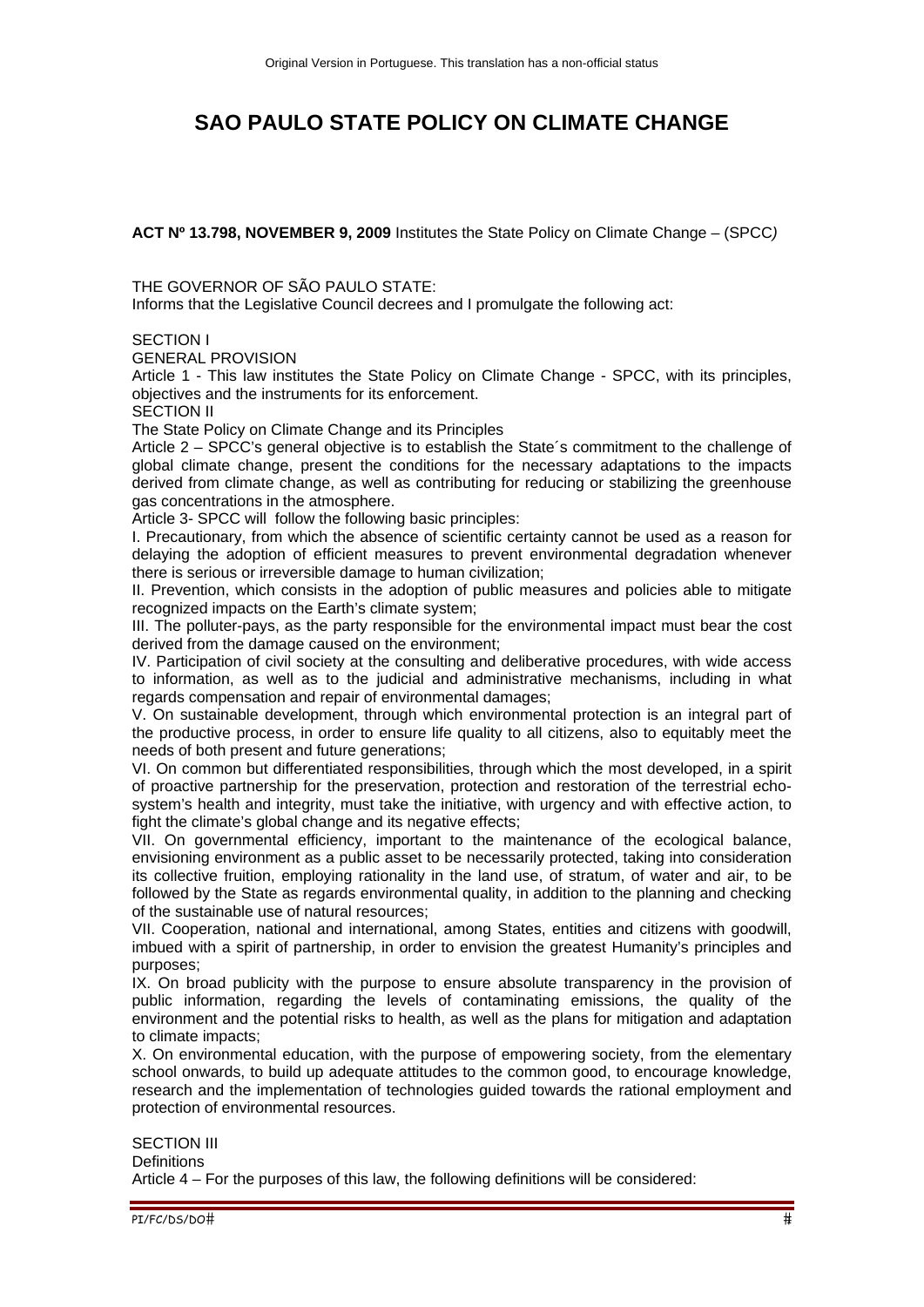I. Adaptation: Initiatives or measures able to reduce the vulnerability, of both natural systems and society, to the real or expected effects of climate change;

II. Capacity for adapting: a system's level of susceptibility to the adverse effects of climate change, including the climatic variability and its extreme events;

III. Global warming: the intensification of Earth atmosphere's natural greenhouse effect, as the result of anthropic actions responsible for emissions and for the increase in the concentration of gases in the atmosphere, contributing to the increase the planet's average temperature and resulting in adverse climate phenomena;

IV. Atmosphere: a gaseous layer that involves Earth, containing gases, clouds, aerosols and particles;

V. Strategic Environmental Assessment: an integrated analysis of environmental and socioeconomic impacts caused by human actions, considering the inter-relation and the sum of the effects occurred in a specific territory, with the purpose to promoting sustainable development in its environmental, social and economic foundations;

VI. Environmental goods and services: products and activities potentially or effectively employed with the purpose to measure, avoid, limit, minimize or repair damage to water, atmosphere, soil, biota and humans, to reducing pollution and the use of natural resources;

VII. Biota: the universe that includes the flora and fauna, including the microorganisms characteristic of a specific region, and considered a unit of the ecosystem;

VIII. Climate: a statistical description, in terms of the average and the variability of the relevant amounts of the ocean-atmospheric system, in various time periods, from weeks to thousands of years;

IX. State Communication: a Governmental official document regarding comprehensive policies and measures for the protection of the global climate system, which has, as its core, the inventory of the anthropic gas emissions with greenhouse effect in the territory of São Paulo, including significant sources, sinks and reservoirs;

X. Sustainatable development: a process aiming at thegeneration of wealth that meets current needs without compromising the ability of future generations to meet their own needs, in which the exploitation of resources, investment policies, the orientation of technological progress and institutional changes lay in harmony for the rising of the current and future potential for attending to the needs and aspirations of mankind;

XI. Ecosystem: a community of living beings and their environment, both treated as a functional system of interactive relationships, with the transfer and circulation of energy and matter;

XII. Greenhouse effect: The physical property of gases (vapour, carbon dioxide and methane, among others) to absorb and reissue infrared radiation resulting in the warming of the surface of the lower atmosphere, a basic natural process to keep life on Earth;

XIII. Negative effects of climate change: alterations occurred in the physical environment or in the biota, as a result of climate change with deleterious effects on the composition, resilience or productivity of natural ecosystems, which affect social-economical productive systems and reduce human being's health and well-being;

XIV. Emmissions: the release of gaseous substances in the atmosphere, taking into consideration a specific area and period;

XV. Extreme events: Climate phenomena, occurring rarely, considering the standard referential statistical distribution, assessed in a determined location;

XVI. Externality: an impact, either positive or negative, on individuals or areas not involved with an economical activity;

XVII. Source: any process or activity that liberates the greenhouse gas into the atmosphere, including aerosols or previous elements;

XVIII. Greenhouse gases: the gaseous elements which compose the atmosphere, either natural or the result of anthropic processes able to absorb and reemit infrared solar radiation, especially water vapour, carbon dioxide, methane and nitrous oxide, in addition to sulfur hexafluoride, to hydrofluorcarbons and perfluorcarbons;

XIX. Potential climatic impacts: the consequences of climatic changes in the natural and human systems, not considering their capacity for adapting;

XX. Residual climatic impacts: the consequences of climate changes in the natural and human systems, considering the adaptations effectively made;

XXI. Inventory: an assessment, in an appropriate and accounting-wise format, of the emissions of greenhouse gases, both general and individual, as well as the environmental impacts and other aspects related to climate change;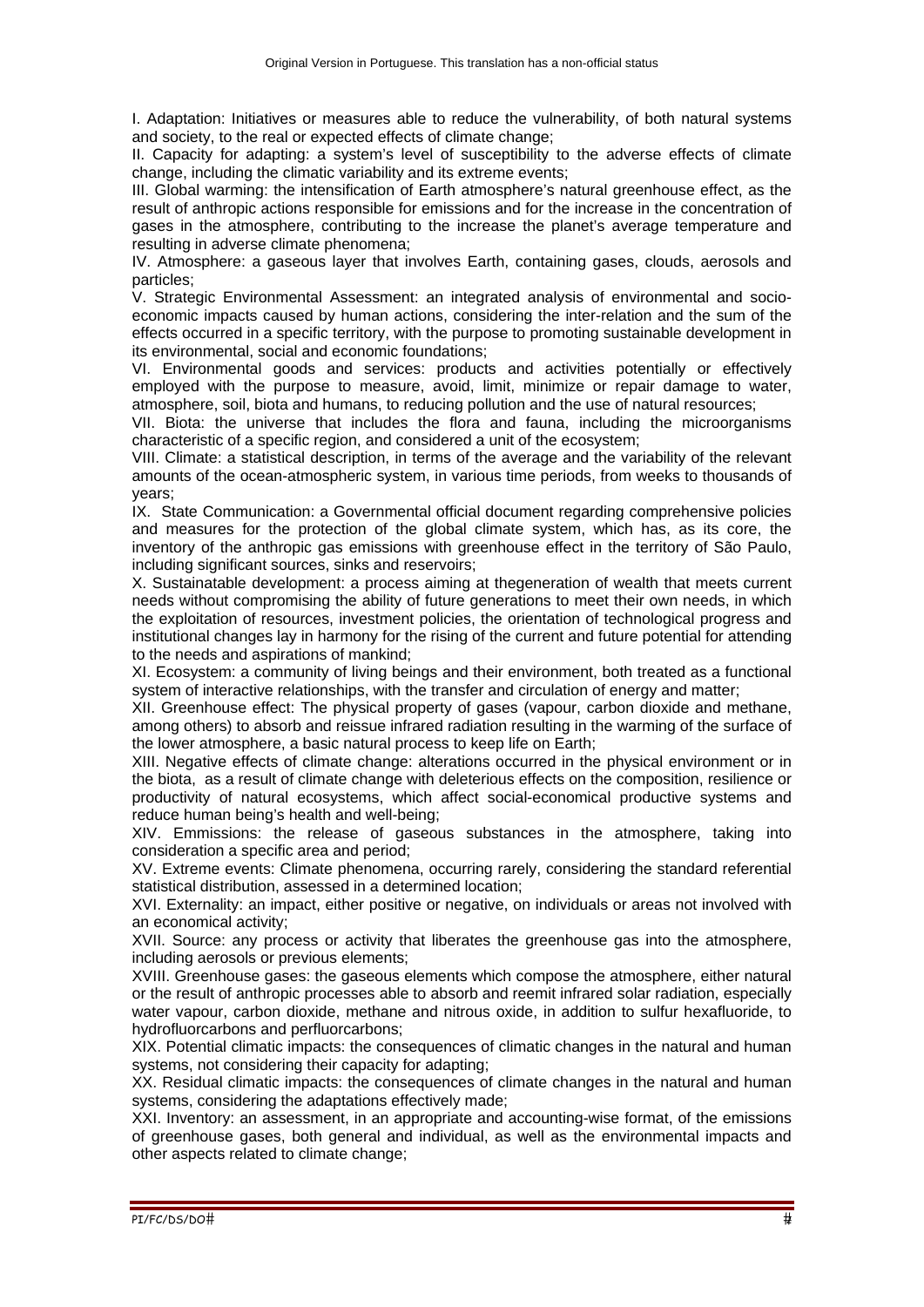XXII. Clean Development Mechanism (CDM): an instrument included in the Kyoto Protocol (article 12), related to actions of mitigation of emissions of greenhouse gases, with the purpose of aiding developing countries and not included in Annex I of the Protocol, to reach sustainable development, as well as to contribute to meeting the objectives of the Climate Change Convention, as regards the generation of credits through (Certified Emission Reductions – CERs), to be used by developed countries for the attainment of their targets, within the scope of the above-mentioned international agreement;

XXIII. Microclimate: the physical state of the atmospherewhen very close to the terrestrial surface, a region associated with the existence of living microorganisms, such as plants and insects, usually for a short term;

XXIV. Mitigation: a softnening of the effects of a certain external impact on a system, linked to the precautions and attitudes for the elimination of such inteference, which means, in climate terms, the intervention with the purpose of reducing some anthropogenic factors which contribute to its change, including some means planned for the reduction of the emission of greenhouse gases, increase the removal of such gases from the atmospherethrough their storage in geological formations, soils, biomass and in the ocean, or to alter the solar radiation that hits the Earth using geo-engineering methods (direct management of the energy balance of the planet);

XXV. Climate change: an alteration on the climate, directly or indirectly attributed to human activity, which affects the composition of the atmosphereand which is added to that resulting from natural climate variations, whenever verified along comparable periods;

XXVI. Global changes: alterations operated in the global environment (climate alterations, use of land, oceans, freshwaters, chemical composition of the atmosphere, ecosystems, biomass, etc.) that may affect Earth's capacity to support life;

XXVII. Traditional population: the population that lives in a close relation to the natural environment, depending on the natural resources for its socio-cultural reproduction, through activities with low environmental impact;

XXVIII. Climate forecasting: probabilistic description of a future climate event, based on observations of current and past meteorological conditions or on quantitative models of climate processes;

XXIX. Climate projection: a description of the level of reaction of the climate system to future backdrops of socio-economical, technological and political development, which radioactive forcing may originate from natual or anthropic sources;

XXX. Reservoir: component or components of the climate system, which store a greenhouse gas, or one of its precursors;

XXXI. Resilience: a microorganism or system's capacity to recover or easily adapt to changes or impacts;

XXXII. Carbon sequestration: A process related to the increase in carbon concentration in other reservoirs apart from the atmosphere, including practices for the direct removal of the carbonic gas from the atmosphere, through changes in the use of soil, forest recomposition, reforesting and agriculture practices that increase the concentration of carbon in the soil, the separation and removal of carbon combustion gases, or through the processing of fossil fuels for the production of hydrogen, as well as the storage, for long periods, in empty underground reservoirs of oil, gas, coal and saline aquifers;

XXX. Climate system: the whole of the atmosphere, cryosphere, hydrosphere, biosphere, geosphere and their interactions, both natural and through anthropic induction;

XXXIV. Sink: a location, activity or mechanism that removes from the atmosphere a greenhouse gas, an aerosol or a forerunner of a greenhouse gas;

XXXV. Sustainability: the capacity of maintaining indefinitely certain process or state;

XXXVI. Weather: a specific state of the atmosphere in a certain location and moment, measured in terms of variables such as wind, temperature, humidity, atmospheric pressure, the presence of clouds and precipitation;

XXXVII. Climate variability: Variations of the average state of climate processes in both temporal and special scales which exceed individual events;

XXXVIII. Leakage: A measurable liquid variation of anthropic emissions of greenhouse gases, which takes place outside the borders of a certain project, but are attributed to such process;

XXXIX. Vulnerability: The degree of susceptibility or inability of a system to protect itself from the adverse effects of climate change, including climate variability and extreme events; it is a function of the magnitude and of the rate of climate variation to which a system is exposed to, as well as its sensitivity and adaptation capacity;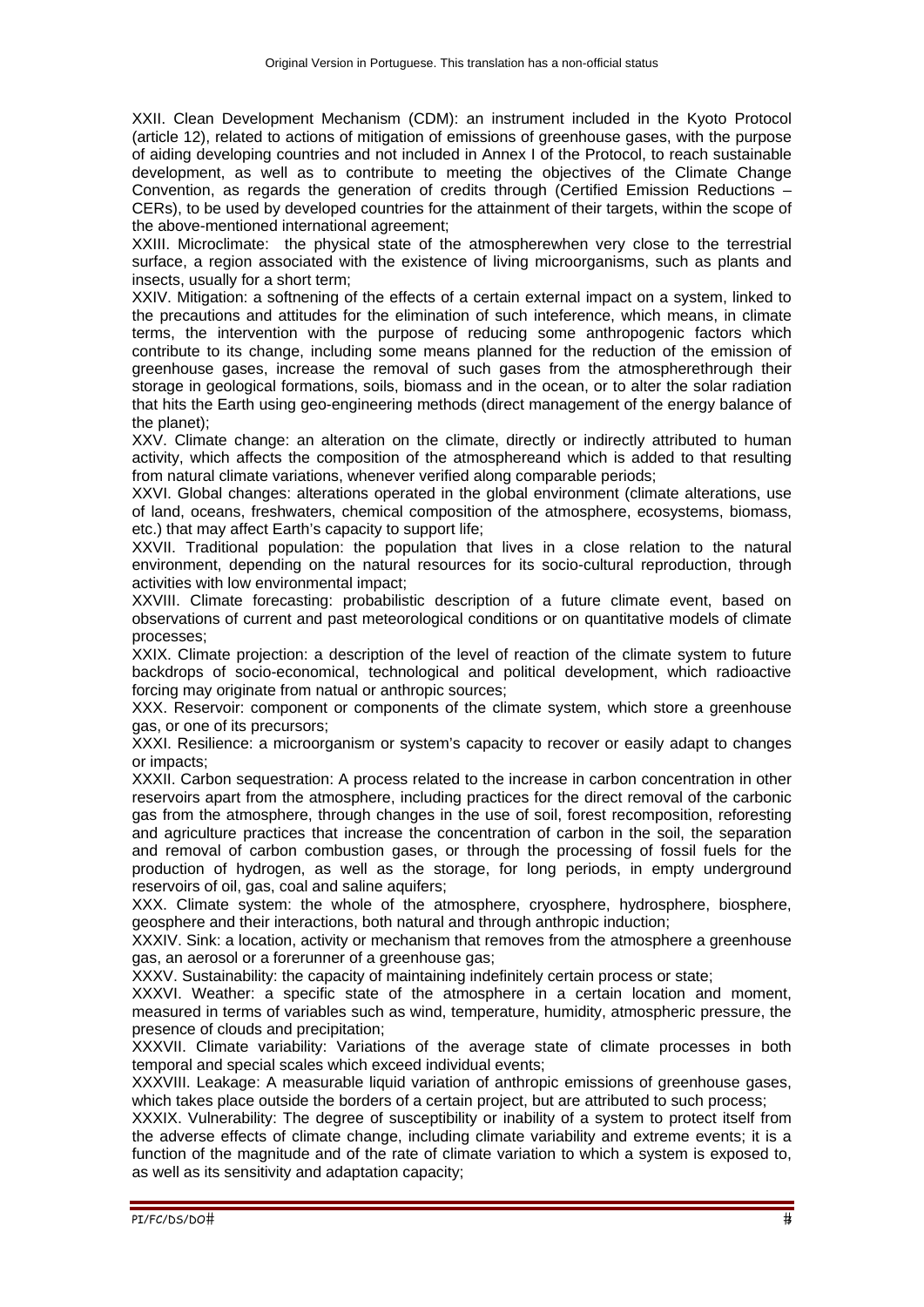XL. Economic-Ecologic Zoning - EEZ: a basic and referential instrument for environmental planning and for the management of the process of development, able to identify the potentiality and vocation of a territory, rendering it the basis for the sustainable development.

# SECTION IV

**Objectives** 

Article 5 – The folllowing are SPPC's specific objectives:

I. To ensure the compatibility of socio-economical development with the protection of the climate system;

II. To foster projects for the reduction of emissions, sequester or sinks of greenhouse gases, including those of the Clean Development Mechanism – CDM;

III. To establish ways for a productive transition that generate behavior changes, in the sense of stimulating a positive environmental change in the patterns of consumption, in economical activities, in transport and in the use of urban and rural land, focused on the reduction of the emission of greenhouse gases and in the increase of absorbtion by sinks;

IV. To execute actions to increase the share of reneawable sources in the energy matrix, within and outside the State borders;

V. To implement actions for the prevention and adaptation to the changes caused by the impacts of climate change, with the purpose to protect mainly the more vulnerable stracta of the population;

VI. To promote environmental education and social awareness as regards global climate change, widely informing the observations of such phenomena, the methods for the quantification of emissions, inventories, emissions and environmental impacts scenarios, the identification of vulnerabilities, adaptation measures, prevention actions and the options for building a model of sustainable development;

VII. To encourage research and the dissemination of scientific and technological knowledge related to the protection of the climate system, such as impacts, mitigation, vulnerability, adaptation and new technologies, practices and behaviours which reduce the emission of greenhouse gases;

VIII. To stimulate participation of the various segments of São Paulo's society in the integrated and shared management of the instruments of this law;

IX. To define and effectively apply indicators and targets on environmental performance in the productive areas of São Paulo's economy;

X. To impart value to the environmental assets and to reduce the State's environmental liabilities;

XI. To preserve and enhance the existing carbon stocks in the State;

XII. To promote the competitiveness of São Paulo's environmental goods and services in internal and external markets;

XIII. To create and enhance the scope of economical, financial and tax instruments, including the use of the State's purchasing power for the purposes of this law;

XIV. To execute the State Communication and the Strategical Environmental Assessment, integrating and articulating them with other initiatives, either national, statewide or municipal;

XV. To promote a low-impact environmental and energy sustainable urban planning system, including the identification, study of susceptibility and protection of indirect-vulnerability areas, as regards disordered occupation of the territory;

# SECTION V

Of Policies

Article 6 – The following are SPCC's policies:

I. To draw-up, update periodically and place at the disposal of the public in general, inventories of athropic emissions, discriminated according to their sources, in addtion to the removals, through sinks, of the greenhouse gases not-monitored by the Montreal Protocol, making use of methodologies comparable both nationally and internationally.

II. To formulate, implement, publish and update regularly regional programs that include measures for mitigating climate change, to face the source anthropic emissons and removals through sinks of all greenhouse gases not monitored by the Montreal Protocol, in addition to measures for allowing the adequate adaptation to climate change;

III. To promote and cooperate for development, application, diffusion and transfer of technologies, practices and processes which monitor, reduce or anticipate anthropic emissions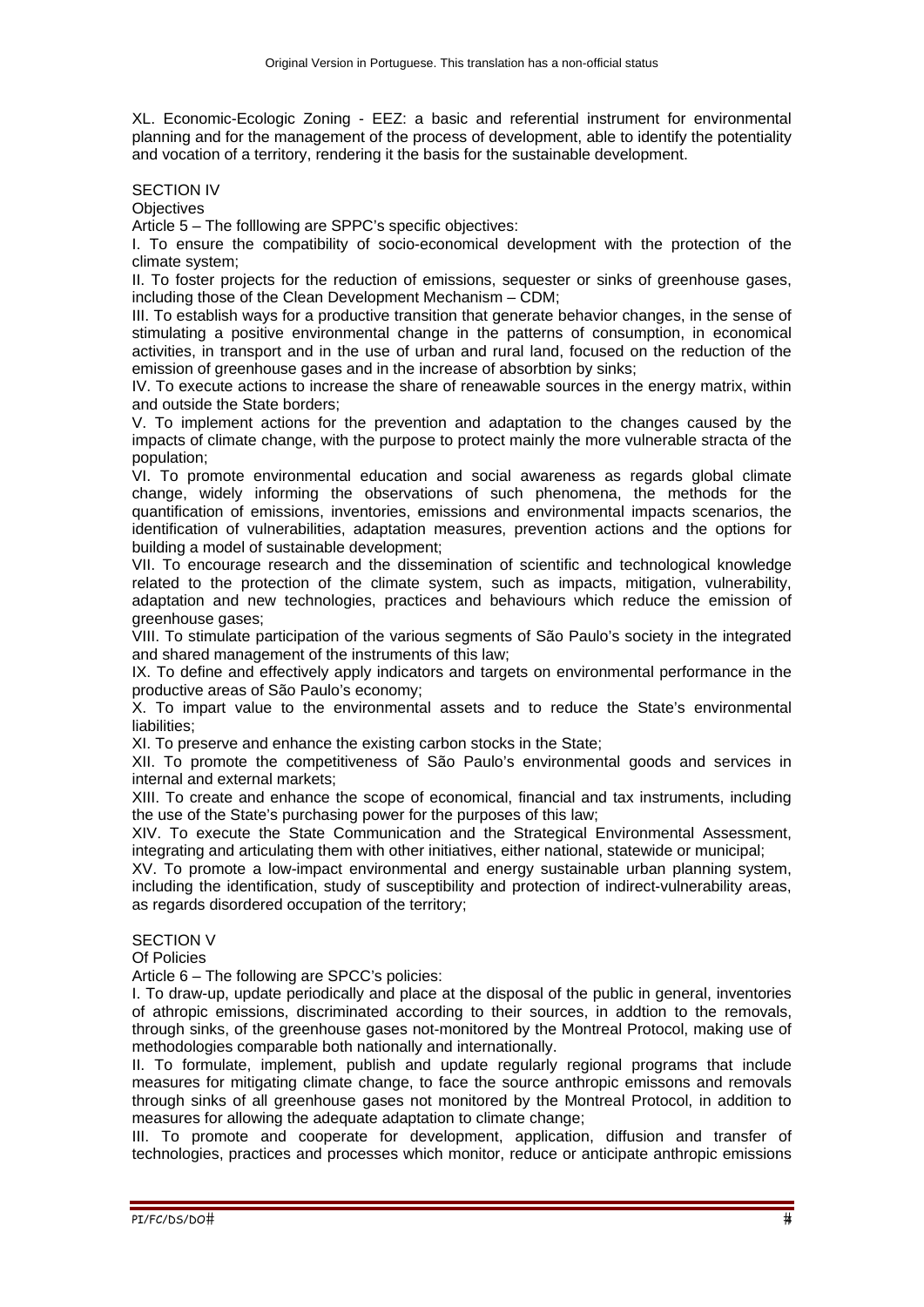of greenhouse gases, not monitored by the Montreal Protocol, in all pertinent areas, including energy, transport, industry, agriculture and cattle raising, forestry and waste management;

IV. To promote the sustainable management, as well as promote and cooperate on the maintenance and strenghthening, whenever the case, of sinks and reservoirs of all grenhouse effect gases not monitored by the Montreal Protocol, including biomass, forest and oceans, as well as other terrestrial, coastal and maritime ecosystems;

V. Cooperate on the preparation to the prevention and adaptation to the impacts of climate change, developing and elaborating adequate and integrated plans for the monitoring of costal zones, metropolitan areas, water resources and agriculture, as well as on the protection and recovery of regions especially affected by dry seasons and floods;

VI. Take into consideration the facts related to climate change as regards social, economic and environmental policies and measures, just as the assessment of impacts, nationally formulated and defined, with the purpose of minimizing the negative effects of climate change on the economy, on public health and on the quality of the environment;

VII. To promote and cooperate with technical-scientific, technological and socio-economic research, in addition to other, as well as with the systematic observations and with the development of databases related to the climate system;

VIII. To promote and cooperate with full, open and immediate exchange of scientific, technological, socio-economical and legal information concerning the climate systems and the economic and social consequences of the responding strategies to the challenge of global climate change;

IX. To allocate sufficient financial resources in education, training and social awareness in relation to the ample participation of civil society in such process;

X. To mobilize the State's Civil Defense to respond to any eventual natural disaster, such as landslides and floods, or for the protection of risk areas, such as hillsides and the bottom of valleys;

XI. To execute and report, with full transparency, other measurable actions, projects and initiatives and with definite schedules.

# SECTION VI

State Communication

Article 7 – The State Communication will be undertaken every five years, according to the methods approved by the Intergovernmental Panel on Climate Change, and it will contain:

I. An emissions inventory, broke-down according to sources of emission and absorption of greenhouse gases' sinks, preferrably with the following presentation structure:

a) one chapter on "Energy", comprising the following areas: "Fuel combustion", including the sub-areas "Power" (production of secondary power), "Transformation and construction industries" and "Transport", in addition to "Other" for other cases, and "Fugitive emissions", comprising the sub-areas: "Solid fuels", "Petroleum and natural gas" and "Other";

b) one chapter on "Industrial processes", comprising "Mineral products", "Chemical industry", "Metal production", "Other products", "Halocarbon and sulphur hexafluoride production", "Consumption of halocarbons and sulphur hexafluoride", plus "Others";

c) one chapter on the "Use of solvents and other products";

d) one chapter on "Agriculture and Cattle raising", comprising "Enteric fermentation", "Waste treatment", "Rice cultivation", "Agricultural soils", "Prescribed burning", "Burning of agricultural waste" and "Others";

e) one chapter on "Wastes", comprising "Solid wastes", "Wastewater" and "Industrial effluents;

I. A map with a vulnerability assessment and the requirements for preparadness and adaptation to the impacts caused by climate change, integrated with the Civil Defense's actions;

II. The reference to specific action plans, tackling the problem of global climate change, in terms of prevention, mitigation and adaptation.

## SECTION VII

Strategic Environmental Assessment

Article 8 - The Strategic Environmental Assessment of the process for setorial development must be issued every two-weeks and analyze sistematically the environmental consequences of policies, plans and programs, both public and private, as regards the challenges posed by climate change, among other aspects, taking into consideration: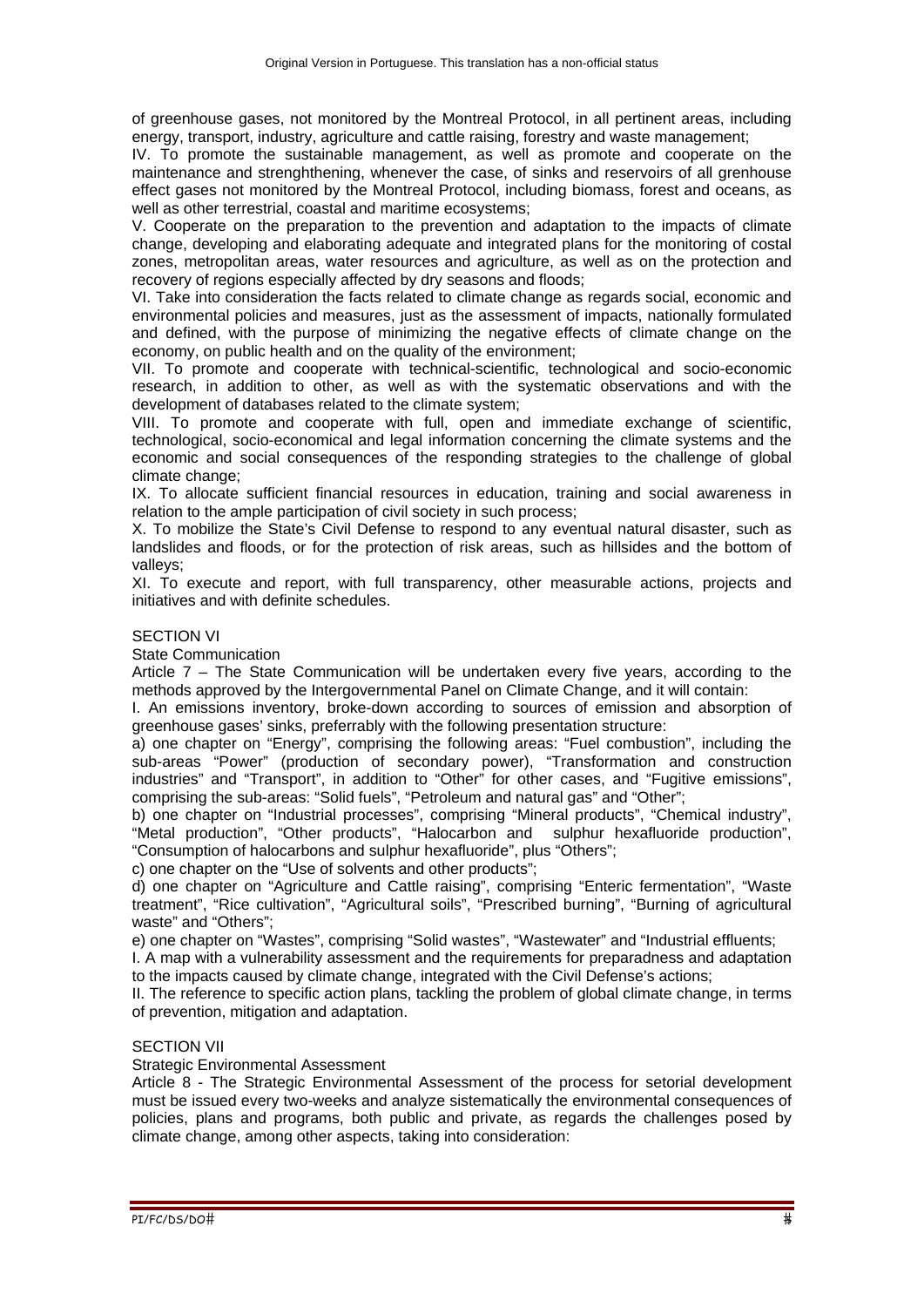I. The Ecological-Economical Zoning, reviewed every 10 (ten) years, to discipline productive activities, the rational use of natural resources, and the occupation of the São Paulo land, as a basis for local sustainable development models;

II. Strategies to be applied to those areas and activities with the greatest vulnerability to climate change, possible impacts and preventive and adaptative measures;

III. Definition, whenever applicable, of area or technological targets for the reduction of greenhouse gases;

IV. The several aspects of sustainable transport;

V. Local peculiarities, the relationship among municipalities, the metropolitan initiatives, regional models and the integrated action of public entities;

VI. Policies and measures to execute the mitigation of greenhouse gases, in addition to the increase of carbon sinks;

VII. Measures for the prevention and adaptation to the impacts derived from climate change;

VIII. Strategies for the reduction of emissions and absorbtion by sinks induced in other areas by São Paulo's economic activities, as well as the diffusion to other regions of the good practices verified in the State of São Paulo;

IX. Proposal of environmental quality standards, as well as other sustainability indicators which, together with the follow-up and periodical review, guide policies and similar actions concerning this law;

X. Assistance plans to municipalities on the inventory of emissions and sinks, mitigation actions and the adaptation to extreme climate events;

Sole paragraph – The Environmental Secretariat shall coordinate the definition of environmental indicators in order to assess the effects of the enforcement of this law, as well as to publish the results of its follow-up.

## **SECTION VIII**

Public Registry of Emissions

Article 9 – The State will launch and maintain the Public Registry of Emissions, aiming to establish measurable criteria and the transparent follow-up of results of the mitigation and absorbtion measures of greehouse gases, as well as help private and public agents in the definition of strategies for increasing efficiency and productivity.

§ 1 – Participation in the Registry will be voluntary, provided the following steps are taken:

1. participation is formalized by signing a protocol;

2. certification will require qualification and training;

3. sources of emission of greenhouse gases will be identified

4. information and documentation to prove emissions have to be gathered and submitted;

5. calculation of emissions, according to the methodology previously approved and published by the Companhia Ambiental do Estado de São Paulo - CETESB, effective for the following calendar-year, in harmony with the chapters and sectors of the State Communication, including indirect emissions from the use of electricity, process heat and cogeneration;

6. certification of declared emissions issued by a third party, both independent and qualified, in case of all due circumstances;

7. statement of emmissions occurred during the previous calendar-year.

§ 2 - The Administration will define, among others, the following incentives for participating in the Public Registry:

1. promoting greenhouse gases reductions;

2. deadline extension on the renewal of environmental licences;

3. priorization and lower interest rates for public financing;

4. certification of conformity;

5. fiscal incentives.

§ 3 – The Public Registry of Emissions will be executed according to the following scope:

1. by action and groups of actions, in case of private companies;

2. as a whole, in public bodies.

§ 4 - CETESB will set the criteria for thresholds limits defining as mandatory third party certification of emissions informed to the Public Registry.

## SECTION IX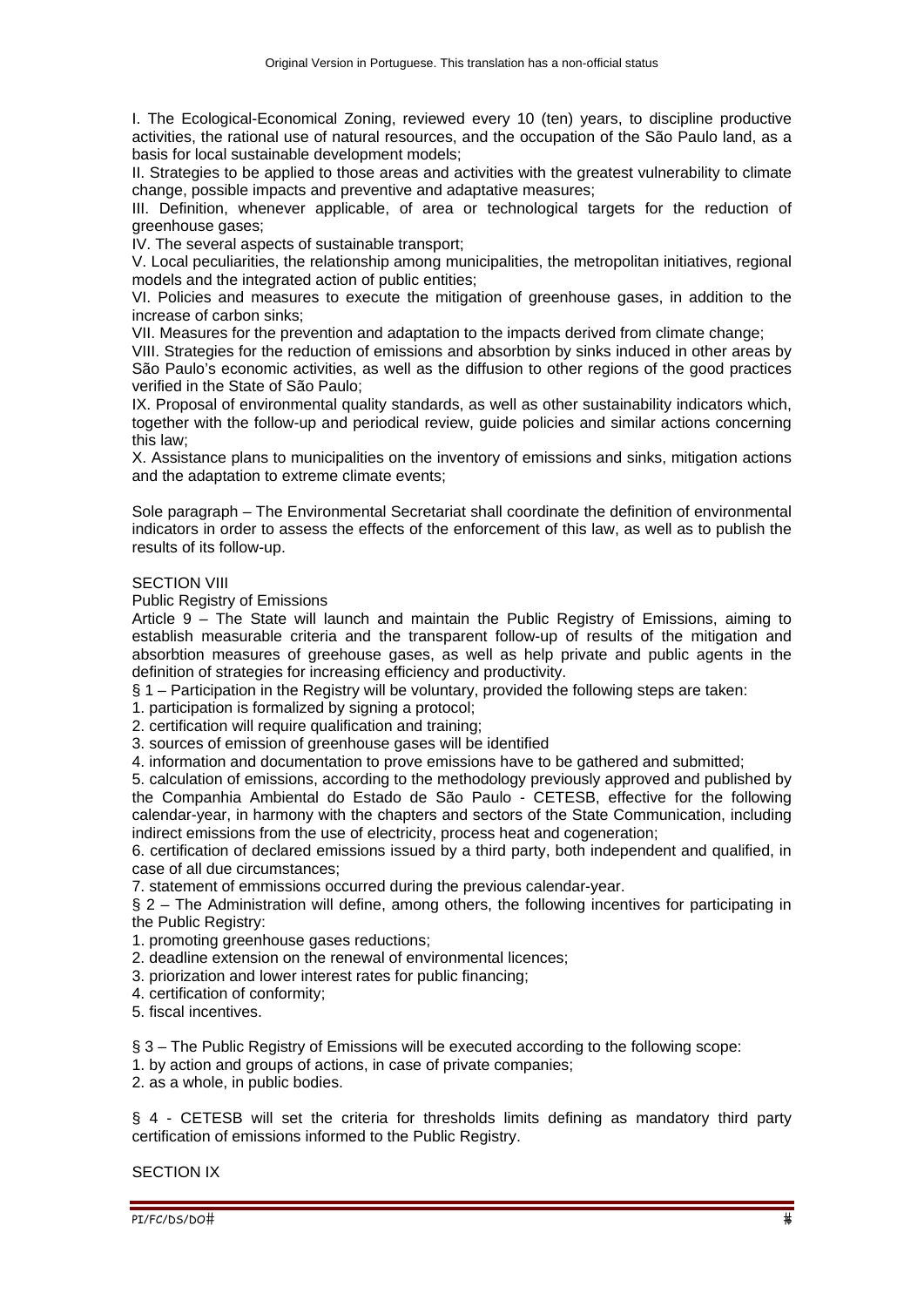Discipline of land use

Article 10 – The discipline of urban and rural land use will strive for, among other results:

I. Prevention and avoidance of disordered occupation of areas under both direct and indirect vulnerability, such as coastal areas, hillsides and valleys;

II. Alleviate disasters of climate origin, preventing and reducing its impacts, especially in the most vulnerable areas;

III. Promoting sustainable transport and reduction of fuel consumption due to the circulation of people and goods;

IV. Discipline agriculture and extracting activities, adapt production to new climate and water availablity patterns, diversify production in order to ensure supply, combat desertification, use degraded areas without compromising natural ecosystems, control burning practices and fire, prevent the formation of erosion, protect water springs and forest fragments recovering the biodiversity corridors;

V. Discipline multiple uses of water, allowing for the protection of water resources, shared and rational water management, as well as to prevent or mitigate flood effects;

VI. Integrate the climate dimension with microdrainage plans and water resources;

VII. Incorporate the changes and the means for the protection of microclimate in urban zoning, protecting native tree vegetation;

VIIII. Limit, demarcate, and rebuild with vegetation cover areas of legal reserve and especially areas of permanent preservation, woods, fragments and forest remains;

IX. Identify and map existing vulnerabilities found in municipal territories, as basis for local adaptation policies to the impacts ofclimate change;

X. Keep an updated list of areas to be preserved by the State or by the Municipality, required for maintaining the bioclimatic balance of São Paulo's territory;

XI. Increase the vegetation coverage of urban areas, promoting the planting of species tailored to the reduction of the so-called heat islands;

XII. Promote decentralization of the economic activity and public services, focusing on the reduction of transport demand.

# SECTION X

Production, Trade and Consumption

Article 11 – It is up to the Administration to suggest and foster measures that privilege sustainable standards of production, commerce and consumption, in order to reduce the demand for inputs, use less impacting materials and generate less waste, with the consequent reduction of greenhouse gas emissions.

Article 12 – For the purposes of article 11, shall be considered, among others, initiatives in the following areas:

I. Sustainable bidding for the adequation of profile and purchasing power of the Administration in all of its instances;

II. Post-consumption responsibility, incorporating environmental externalities and privileging the use of goods and materials which may be reused or recycled;

III. Energy conservation, stimulating efficiency both in production and in products' end-use;

IV. Cleaner fuels and renewable energy, especially solar, bioenergy and wind;

V. Mineral extraction, reducing to a minimum the consumption of fossil fuels during the mining activities, reducing deforestation and avoiding throwing sediments in rivers, protecting hillsides and promoting vegetation recovery;

VI. Civil construction, promoting both in its own and third-party projects, sustainable and energy efficient buildings, with reduction of losses, technical standards that ensure quality and performance of products, use of recycled materials and of alternative and renewable energy sources;

VII. Agriculture and extracting activities, adapting production to new patterns of climate and water availability, reducing the emissions of the greenhouse gases through the rational use of rural land and natural resources, favoring sustainable bioenergy, diversifying production, making use of degraded areas without compromising the *cerrados* and other natural ecosystems, monitoring forest wildfires and burnings, preventing the formation of erosion, protecting watersprings and forest fragments, restoring biodiversity corridors;

VIII. Cattle raising, reducing emission of methane from enteric fermentation in animals and the pressure of such activities on forests and other natural ecosystems;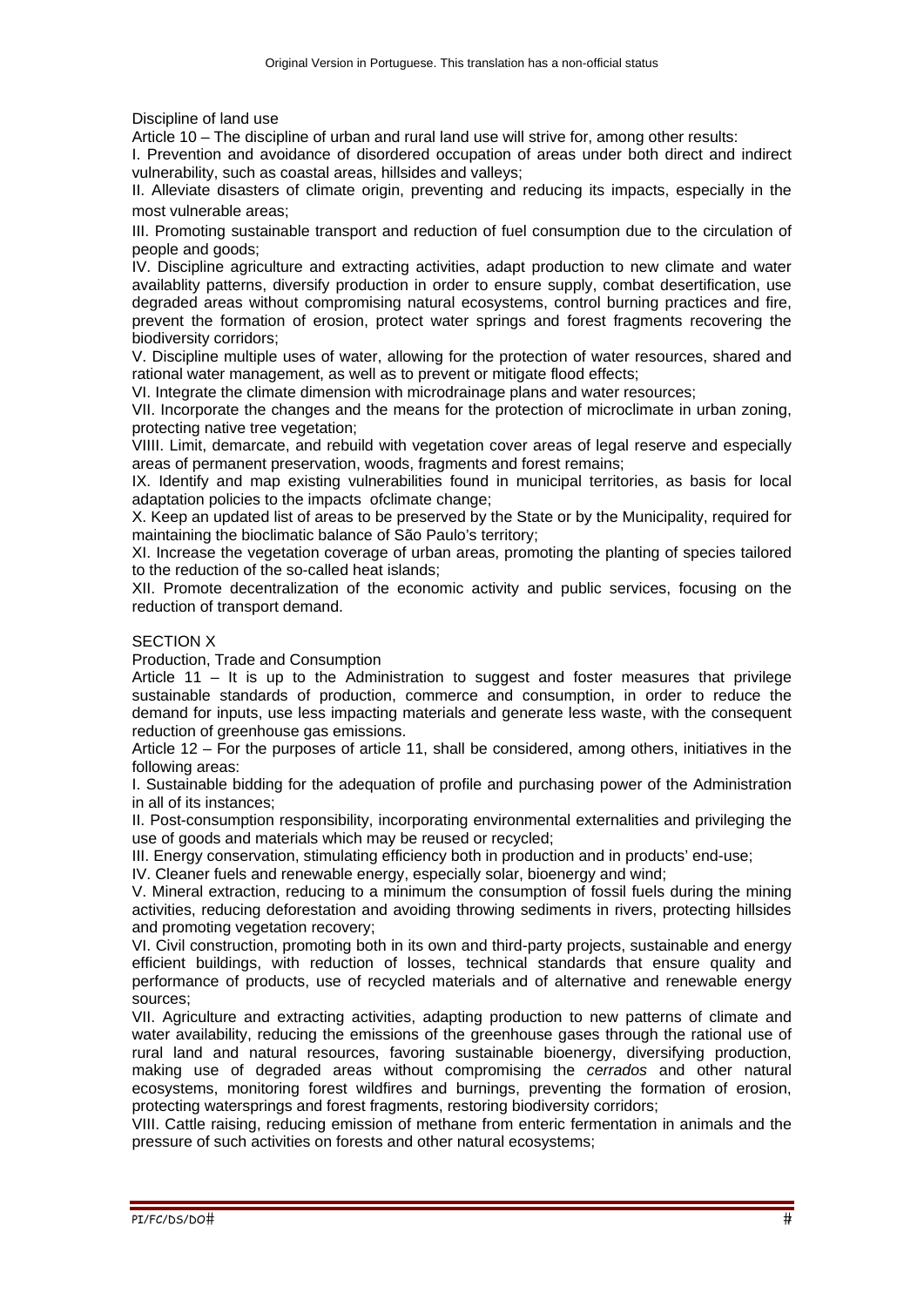IX. Transport, in all stages of production and from it to consumption, minimizing distances and the use of fossil fuel, privileging collective transport, which are optimizers of the use of natural resources;

X. Energy efficiency in public buildings;

XI. Macrodrainage and multiple use of water, ensuring the protection of resources, shared and rational management of water, in addition to preventing or mitigating the effects of floods;

XII. Reduction of deforesting and burnings, as well as the recovery of forests and other natural ecosystems that store carbon from the atmosphere, directly within the State's boundaries and indirectly in other regions, including through the control and restriction of the use of timber, charcoal and other feedstocks from the forest;

XIII. Industry, through stimulating the development and implementation of less energy-intensive and less polluting technologies, of productive processes that minimize consumption of materials, and of the responsibility for the final destination of the waste generated by consumption.

Article 13 – The State may define standards for the environmental performance of products sold in its territory, requiring information to be provided by manufacturers or importers.

Sole paragraph – The State Environmental Council is responsible for the approval of the standards mentioned in the "caput" of this article, after its definition by CETESB, which may articulate with other technical bodies through agreements and other instruments for cooperation.

Article 14 – State will establish partnerships with public and private entities aiming at capacitybuilding and at assisting micro and small entreprises in their greenhouse gases emission reduction projects.

## SECTION XI

Licencing, Prevention and Control of Environmental Impacts

Article 15 – Environmental licensing for enterprises and their databases must incorporate the climate dimension, compatible with the State Communication, the Strategic Environmental Assessment and with the Public Registry of Emissions.

§ 1 - Reduction in the emission of greenhouse gases must be integrated with the monitoring of atmospheric pollution and with the management of the quality of air and water, intruments through which the Administration defines limits for the emission of local pollutants.

§ 2 – The Administration will guide society in relation to the purposes of this law, through other normative instruments, technical regulations and good-practice manuals.

## SECTION XII

Sustainable Transport

Article 16 – Public policies will prioritize sustainable transport, with the purpose of reducing emissions of greenhouse gases, with the following purposes and requirements:

I. Priority for non-motorized transport, as well as for collective motorized transport over individual ;

II. Adoption of targets for the implementation of railways and metro networks, bus corridors, development of the urban waterway transport services, bicycle routes for both professional and leisure purposes, plus the combination of transport systems;

III. Adoption of targets to increase the supply of public transport, plus encouraging the development, implementation and use of less polluting transport means;

IV. Implementation of the single fare ticket, aiming to provide adequate fees for all metropolitan areas and similar regions within the State, with the purpose of encouraging the use of public transport;

V. Rationalization and redistribution of the demand for road space, improvement of traffic fluidity, reduction of the frequency and intensity of traffic jams;

VI. Incentives for the creation of hubs for cargo vehicles and other options for the changing of modes that allow the capillary redistribution of products;

VII. Incentives for the implementation of economic activities that create public services and jobs in predominantly residential peripheral areas;

VIII. Coordination with the Strategic Environmental Assessment;

IX. Controlling and reducing emisions from new and in-use vehicles;

X. Renewal of the in-use fleet;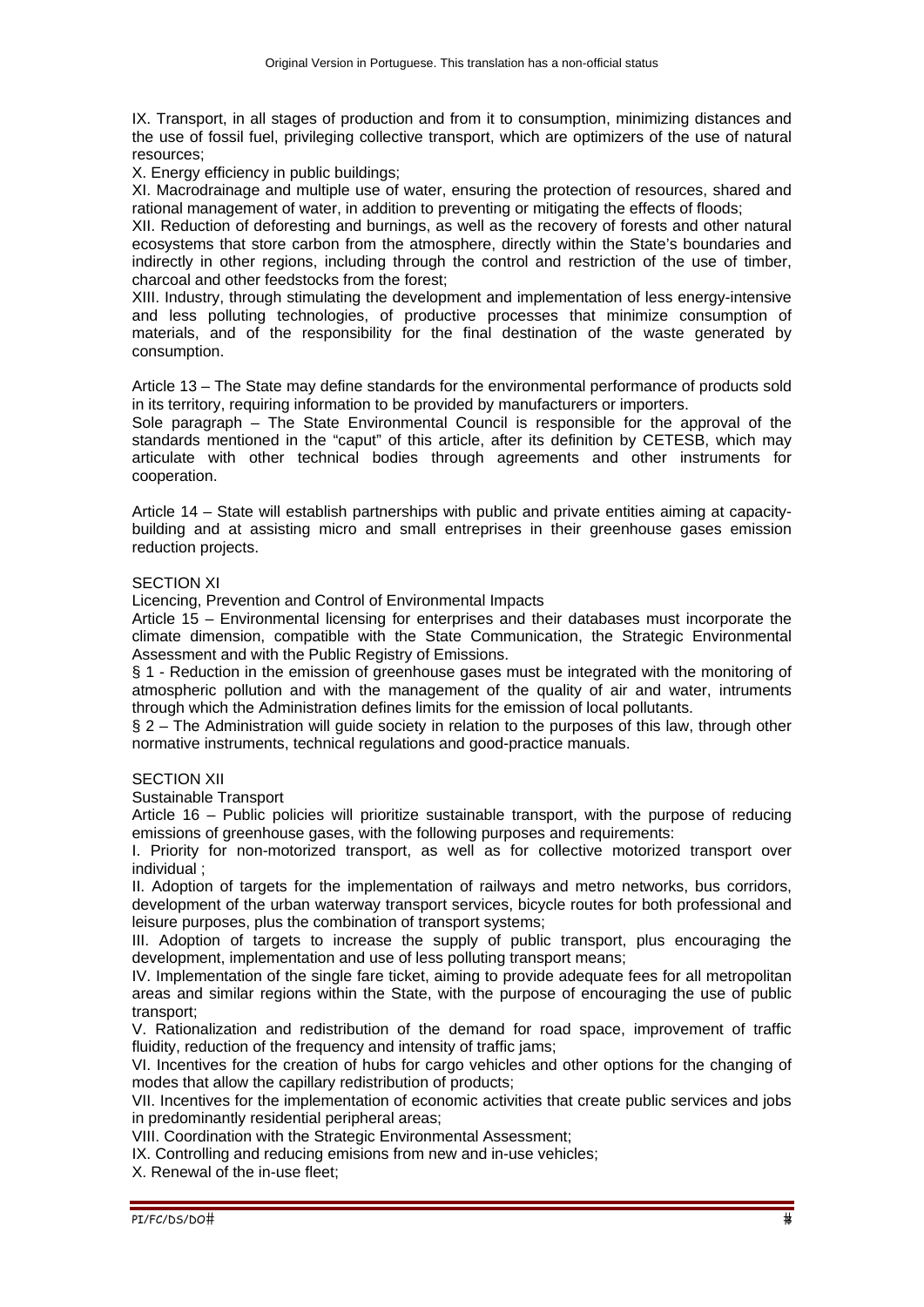XI. Clear and transparent information to the consumer, in relation to vehicles, regarding atmospheric emission of pollutants and greenhouse gases, in addition to fuel consumption;

XII. Definition of vehicle environmental performance standards, setting indicators and environmental labelling;

XIII. Information to the general public on topics such as:

a) air pollution and its contribution to the increase of greenhouse effects;

b) impacts on human health and on the environment;

c) socio-economic and infrastructure effects;

d) transport plans and mobility actions;

XIV. Priority for the inspection of pollutant emissions and vehicle inspection;

XV. Vehicle environmental database, connected with Vehicle Inspection;

XVI. Inventory of emissions, as part of the State Communication;

XVII. Emergency and restrictive measures related to the circulation of vehicles, with the purpose of avoiding the occurrence of critical episodes of atmospheric pollution, in accordance with the exceptions included in the law;

XVIII. Monitoring of the evaporative emissions of vehicles, as well as in gas pumping stations, bases, terminals and fuel transfer stations;

XIX. Planning and adoption of measures to inhibit any traffic behavior that might agravate environmental conditions;

XX. Measures improving the occupancy distribution in streets and roads, such as definition of vehicle rotation schemes;

XXI. Fighting against measures and situations that, in any way, stimulate the permanence of obsolete vehicles and the use of excessively pollutant fuels, as regard the emission of greenhouse gases;

XXII. Charging for activities which involve the release of greenhouse gases, as well as for the use of roads;

XXIII. Provisions for prioritizing transport means with lower emissions by passenger or cargo unit;

XXIV. Protection of the existing vegetation coverage and increase in the public tree planting and vegetation courtains;

XXV. Rationalization of the transport system, using structural and planning measures, such as:

a) disencouraging individual motorized transport and the demand for urban infrastructure from private vehicles through, among others, the expansion and integration, including through tariffs, of other transport means, such as railways, bus rapid transit and waterway systems;

b) environmentally preferable means for the transport of people and goods;

c) urban corridors, ringroads and other works of the urban infrastructure;

d) action coordination in the metropolitan areas

e) harmonization of municipal initiatives;

f) other strategies adequate for mobility:

g) better communication among the road and transport systems, focusing on the optimization of traffic, increased safety, reduction of environmental impacts and abusive driving behavior;

XXVI. Environmental education, public debates, information and awareness-raising campaigns; XXVII. Adequation of the energy mix, among other instruments, through:

a) better quality of fuels;

b) transition to less-impacting sources;

c) energy conservation;

d) promotion of the use of electrified systems for public transport, especially in the most populated areas;

e) solidary lifts, in addition to other ways for shared use of individual transport;

f) encouraging the use of smaller individual vehicles, more efficient, that release less greenhouse gases;

g) the setting and following-up of indicators of energy and environmental performance;

XXVIII. fostering of reserch and development in the area of sustainable transport;

XXIX. review of the State's energy and fiscal policies intended to theconservation of energy and the increase of the participation of renewable sources in the matrix.

## SECTION XIII

Management of Water Resources, Wastes and Effluents

Article 17 – The State Policy on Water Resources, the Integrated System of Water Resources Management, the State Plan for Water Resources, the Basins Plans, the River Basin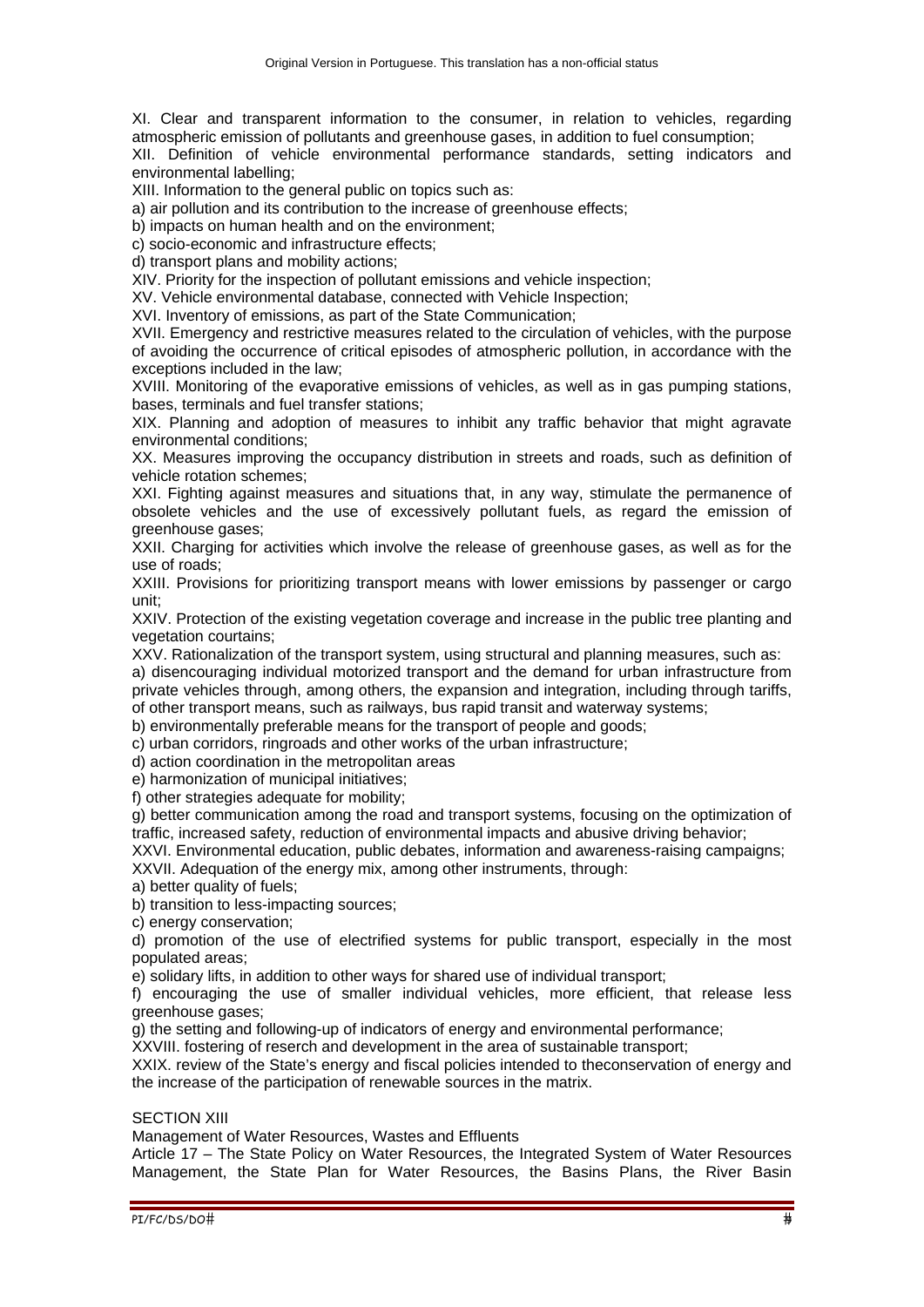Committees, the Coordinating Commitee for the State Plan on Water Resouces and the State Council for Water Resouces must take into consideration the climate change dimension, the definition of more vulnerable areas and the prevention, mitigation and adaptation actions included in this law.

Article 18 – The Masterplan for Solid Wastes and the actions taken in the scope of the State Policy for Solid Wastes must address the climate change dimenstion, the definition of the most vulnerable areas and the actions taken for the prevention, adaptation and mitigation, emphasizing the prevention, reduction, re-use, recycling and recovery of the energy contents, in this order.

Article 19 – The State will promote the recovery of methane generated through the anaerobic digestion in the treatment of wastewaters, industrial effluents, rural wastes and urban solid wastes.

#### SECTION XIV

Article 20 – The Executive will establish a Strategic Plan for Emergency Actions, in response to extreme climate events that may generate a state of public calamity in the São Paulo territory, especially in areas with direct vulnerability.

## SECTION XV

Education, Capacity Building and Information

Article 21 – The Administration will be mandated, together with civil society, to:

I. Develop programs for sensibilizing, raising awareness, mobilizing and disseminating information, in order for civil society to contribute effectivelly to the protection of the climate system, especially by disclosing information for consumers regarding the greenhouse gas emissions from both products and services;

II. Support and facilitate the execution of studies, research and actions for the education and qualification on the issues connected with climate change, emphasizing inventories of emissions and sinks, as well as the identification of vulnerabilities with the purpose to promote measures for prevention, adaptation and mitigation;

III. Stimulate research on climate change, impact, mitigation, vulnerability, adaptation and new technologies for reducing the emission of greenhouse gases, including public partnerships with universities and institutes;

IV. Integrate the output of the technical-scientific researche with government's actions;

V. Foster and articulate actions within the municipal scope, offering technical assistance on issues such as sustainable trasportation, land use, forest recovery, power saving, waste management and mitigation of methane emissions.

#### SECTION XVI

Economic Instruments

Article 22 – For the purposes of this law, the Executive will:

I. Create economic instruments and stimulate financial credit aimed at the mitigation of greenhouse gas emissions, as well as adaptation to the impacts of climate change;

II. Define public fees and prices, taxes and other ways of charging for the activities that result in the emission of greenhouse gases;

III. Develop economic stimulus for the maintenance of the existing forests and forests where deforestation has been avoided, voluntary compensation for planting trees, recovery of vegetation and forest protection;

IV. Stimulate implementation of Clean Development Mechanism (CDM) projects, in order to benefit from the "Carbon Market", as a result from the Kyoto Protocol, in addition to similar markets, through:

a) institutional and regulatory mechanisms, as well as assisting with the dialogue with domestic and foreign investors, public or private;

b) incentives to CDM projects that recover and conserve São Paulo's biodiversity;

c) capacitaty building for CDM project entrepreneurs in all of its several stages;

d) dissemination of the rules related to the criteria and methodologies published by the CDM Executive Board, concerning additionality and other topics;

e) assisting with the dialogue with the Designated National Authority, the Interministerial Commission on Climate Change, and other official entities;

f) stimulate the obtention of carbon credits from CDM projects, emphasizing competitive advantages from the adoption of sustainable practices by Brazilian entrepreneurs.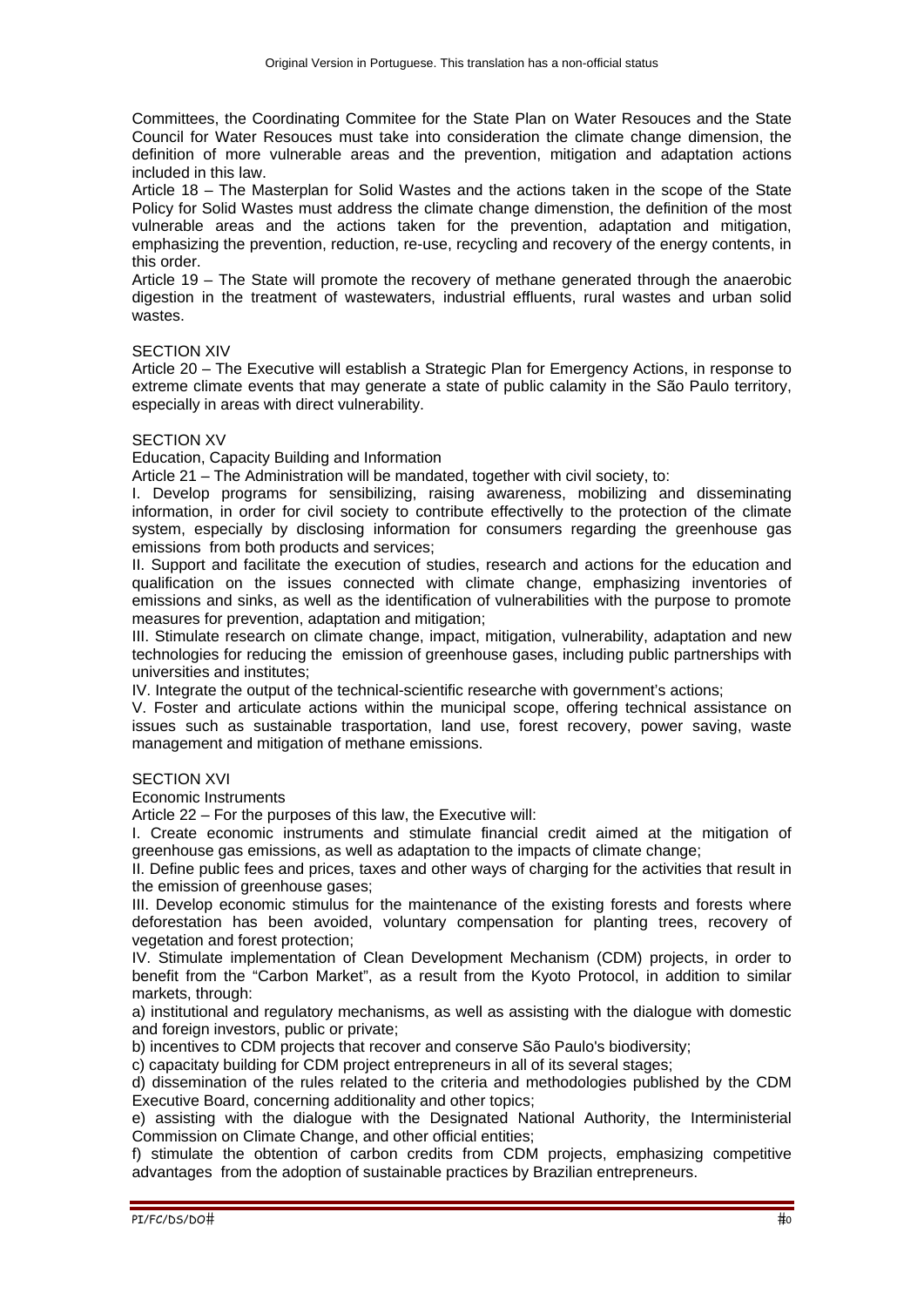Article 23 – The Executive will establish, through a decree, the Forest Remains Program, under the coordination of the Environment Secretariat, with the purpose of fostering the definition of limits, the demarcation and recovery of riparian forest and other types of forest fragments, allowed, for consecution of its purposes, payment for environmental services to the land owners that conserve their proprieties, as well as economical incentives to voluntary policies aimed at the reduction of deforestation and environmental protection.

Article 24 – Resources from the commercialization of certified emission reductions (CER) of greenhouse gases which are under the responsibility of the Public Administration will be applied, with priority, in the recovery of the environment and in improving life quality for the community living around the project area.

Article 25 – According to the terms of article 17 of this law, the application of the resources from the State Fund of Water Resources must address climate change, through the definition of areas subject to the greatest vulnerability, in addition to the prevention, mitigation and adaptatation measures.

Article 26 – Application of resources from the State Fund for Pollution Prevention and Control, in accordance to article 2 of Law 11.160, as of June 18, 2002, will address specific actions and plans for tackling the effects of climate change.

Sole paragraph – The following will have priority to access the resources defined in the caput of this article:

1. - areas more affected by natural climate-related disasters;

2 - municipalities with the highest rates of vulnerability to climate change;

3 - economic sectors more affected by climate change;

4 - municipalities responsible for contributions and counterparts to the Fund.

#### SECTION XVII

Articulation and Operation

Article 27 – The principles, objectives, policies and instruments of public policies, as well as governmental programs, must be compatible with this law, and are duties of the Administration and third sector entities:

I. Developing adaptation programs to climate change and to extreme climate events that prioritize the most vulnerable populations, aiming to facilitate the interaction between civil society and the São Paulo State Administration, to promote the integration of the subject in the work of relevant social actors, such as the State secretaries, autarchies, foundations, municipal authorities, corporate and academic areas, the organized civil society and the social communication media;

II. Establishing legal mechanisms for the protection of human and environmental health, for the defense of the consumer and other diffuse interests related with the purposes of this law;

III. Close sectoral agreements for the voluntary reduction of greenhouse gases emissions, between the State Government and private corporate entities;

IV. Strenghtening governmental organs with competences over the protection of the climate system, as well as qualify public and private entities to foster participation in actions connected with this law:

V. Executing ample and frequent consultations with civil society, also insuring the constant and active participation in foruns, in addition to the articulation with other policies and programs, in the national and international levels which may contribute to the protection of the climate system;

VI. Stimulating and articulating initiatives in the municipal level, cooperating with the federal level, regarding respective competences, with integrated and strategical management;

VII. Encouraging cooperation between governments, international organizations, multilateral agencies, non-governmental international organizations and São Paulo entities operating in the area of global climate change;

VIII. Supporting the obtention of national and international financing to be applied in State programs and actions related to climate change;

IX. Stimulating the participation of São Paulo entities in the United Nations Framework Convention on Climate Change and in the Kyoto Protocol;

X. Stimulating the incorporation of the climate dimension into the decision-making procedures related to sectorial policies connected with the emissions and sequestration of the greenhouse gases, as well as stimulating the adoption of mitigating practices and methodologies of the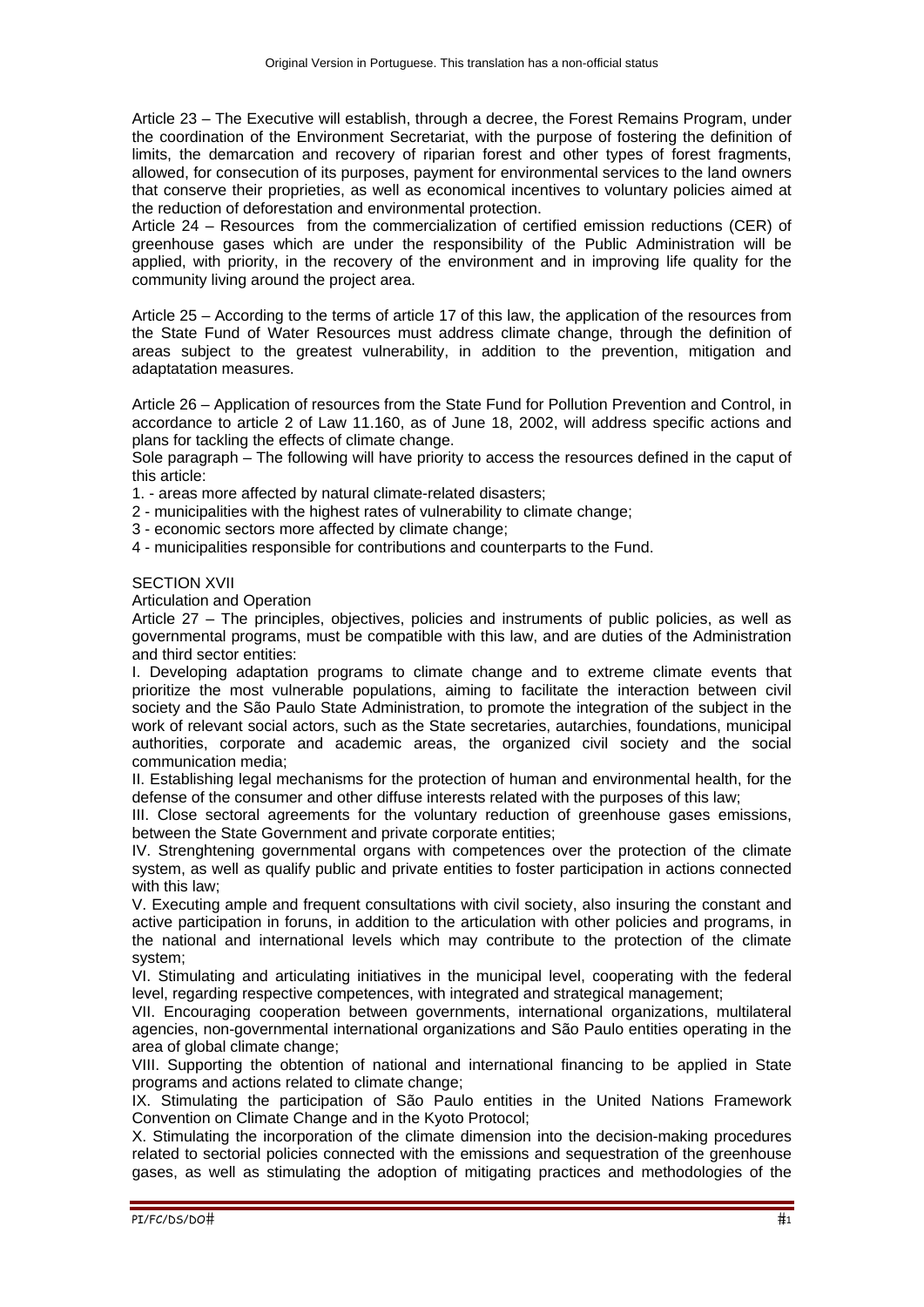emissions of the previously-mentioned gases, in order to ensure the competitiveness of the São Paulo economy;

XI. Striving to integrate the purposes of this act with initiatives from the Vienna Convention, from the Montreal Protocol and other multilateral environmental agreements ratified by Brazil;

XII. Promoting both the articulation and exchange between the state and federal levels, in order to render easy accessibility to the data and information generated by public entities, required to the execution of the inventory of the emission of greenhouse gases to be carried out by the municipalities.

XIII. Providing support to the Civil Defense of the municipalities;

XIV. Prioritizing the installation of public services in the peripheral and predominantly residential areas;

Article 28 –The bodies that integrate the State Environmental System must make compatible the application of the State Environmental Policy instruments with SPCC's principles, objectives, norms and instruments.

Sole Paragraph – The São Paulo State Climate Change Program will coordinate the systematic state actions for the emissions inventory and will supervise the monitoring of vulnerabilities, the implementation of adaptation measures and the systematization of information regarding greenhouse gases emissions.

Article 29 –The Executive will create, whithin 6 (six) months, the State Council for Climate Change, aiming at implementing and monitoring the execution of the SPCC.

Sole Paragraph – The Council will be a consultive body and will have a three-part composition, with representatives of the State Government, municipalities and civil society.

Article 30 – The Environmental Secretariat will determine the policies for the execution of the State Communication, of the Strategic Environmental Assessment and that of the Public Registry of Emissions.

# **SECTION XVIII**

Targets and Terms

Article 31 – The State will define real, measurable, and verifiable tools to reduce its anthropogenic greenhouse gas emissions and for that purpose it will adopt, among others, the following instruments:

I. Targets for the stabilization or reduction of emissions, either individually or jointly with other regions of Brazil and the world.

II. Sectoral efficiency targets, based on the emissions of greenhouse gases verified for each sector, in addition to parameters that allow to identify, in each sector, positive reference patterns;

III. Additional mechanisms for exchanging obtained rights.

SECTION XIXI

Final Provisions

Article 32 – The Executive Power, through the Environment Secretariat will conclude and publish, until December 2010, the inventory of emissions by anthropogenic activities, of greenhouse gases which will provide for the definition of targets by the State.

§ 1 - The State will assume the global reduction target of 20% (twenty per cent) of the emissions of carbon dioxide  $(CO<sub>2</sub>)$  by 2020 related to 2005.

§ 2 - The Executive will be allowed, every 5 (five) years, to establish interim indicative targets, either global or sectoral, before the year 2020.

Article 33 – The State Government, fulfilling its duty to tackle the challenge presented by the global climate change, agrees, after this law has been duly published, to:

I. Ellaborate its Communication in 1 (one) year;

II. Publish the methodology for Public Registry of Emissions in 6 (six) months;

III. Publish the results of the Public Registry of Emissions in 1 (one) year;

IV. Define the criteria for the Strategic Environmental Assessment and for the Economic-Ecological Zoning in 6 (six) months;

V. Implement the Strategic Environmental Assessment in 2 (two) years;

: